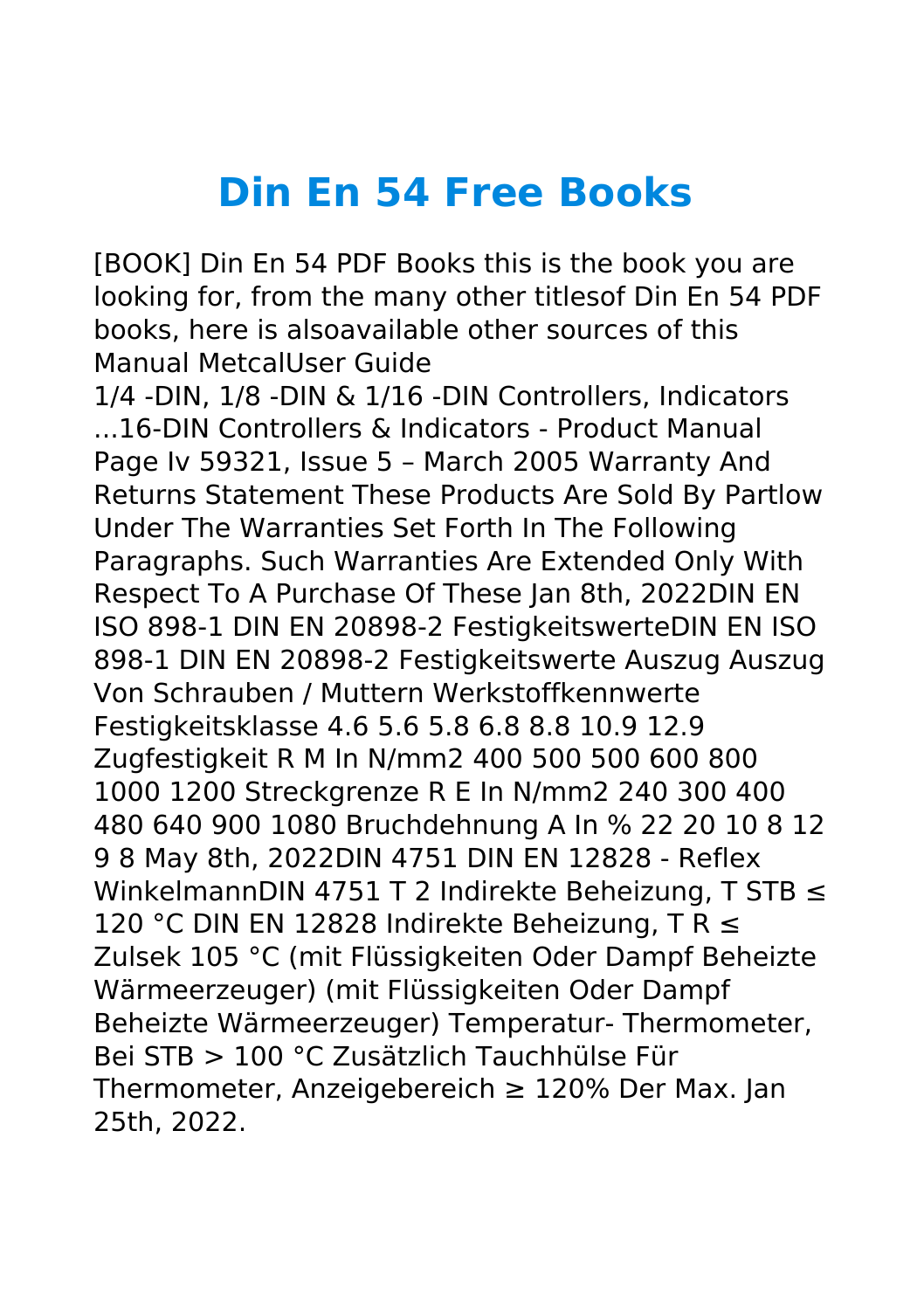## -DIN & 1 -DIN 16 TEMPERATURE CONTROLLERS

Product ManualIn Volume 2 Of This Manual. Contents - Volume 1 1 Operator Mode 1-1 1.1 Introduction 1-1 1.2 Displays Available 1-2 1.3 Adjusting The Setpoint/setpoint Ramp Rate 1-3 1.4 Alarm Status Display 1-3 1.5 Over-range/under-range Displays 1-4 1.6 Sensor Break Indication 1-4 1.7 Manual Control Mode 1-4 1.8 Pre-tune Facility 1-5 1.9 Self-tune Facility 1-6 Mar 17th, 2022Dimensions, Sizes And Specification Of DIN Flange & DIN ...Dimensions, Sizes And Specification Of DIN Flange & DIN Standard Flanges Pressure Rating From PN6 To PN 40 Slip On Flanges Blind Flanges Welding Neck Flanges DIN 254 SLI4 -P ON FLANGE S DIN 252 BLIN7 FLANGED S DIN 263 WELDIN4 NECG FLANGEK S SEE DIN 2559 D2 D2 I. D4 - • K0-D .— D3-— K0 > - D « SLIP-ON/PLATE ^TTT WELDING NECK BLIND Mar 10th, 2022CAT6-GB-4X, GB-ISO-DIN, GB-PoE-DIN & CSAT-F1 TEN YEAR ...CAT6-GB-4X, GB-ISO-DIN, GB-PoE-DIN & CSAT-F1 TEN YEAR LIMITED WARRANTY Surge Suppression, LLC Warrants For A Period Of Ten (10) Years From Date Of Retail Purchase That If Its Product Ceases To Properly Funct Mar 24th, 2022. Din, Din Er æren / Thine Be The Glory / À Toi La Gloire,

O ...Din, Din Er æren / Thine Be The Glory/ À Toi La Gloire, O Ressuscité! Din, Din Er æren, Guds Opstandne Søn. Døden Du Besejred, E Feb 1th, 2022DISC SPRINGS TO DIN EN 16983 (formerly DIN 2093)DISC SPRINGS TO DIN EN 16983 (formerly DIN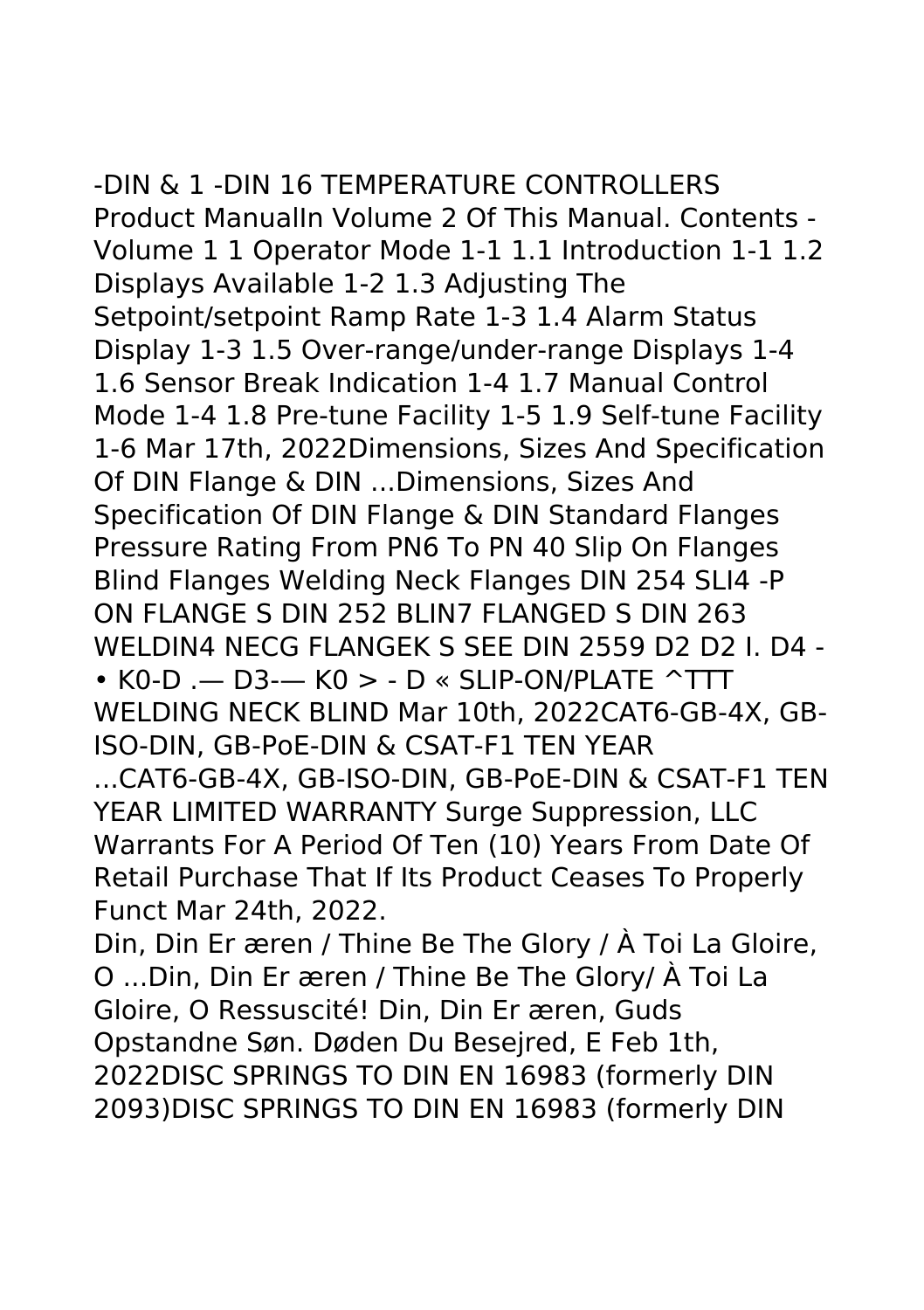2093) DIN Series Dimensions Design Force, Deflection And Stresses Based On  $E = 206$  KMPa And  $\mu = 0.3$ Preload,  $S = 0.15$  H O S = 0.25 H S = 0.5 Mar 22th, 2022Retaining Rings To DIN 471 And DIN 472 - LagerDeal.nlDIN 471 Sprengringe Für Wellen Retaining Rings For Shafts S G D2 Gewicht/weight Masse/mass Pro/per 1000 Stck./pcs Toleranz D1 Tolerance Toleranz Tolerance DIN 471 Sprengringe Für Wellen Retaining Rings For Shafts S G D2 Gewicht/weight Masse/mass Pro/per 1000 Stck./pcs Toleranz D1 T Jun 22th, 2022. DIN-Normen, DIN-Fachberichte Und NormenhandbücherDIN 14010 2019-04 Angaben Zur Statistischen Erfassung Von Bränden DIN 14034-6 2016-04 Graphische Symbole Für Das Feuerwehrwesen - Teil 6: Bauliche ... Nach DIN EN 12101-2 DIN 18234-1 2018-05 Baulicher Brandschutz Großflächiger Dächer - Brandbeanspruchung Von Unten - Jun 6th, 2022Sensor Pt 100 To DIN IEC 751 Protection Tubes To DIN 43 ...DIN IEC 751 Pt100 Ωat 0°C, Class B Tolerance:  $±$ (0,3+0.005\*[t])°C Coefficient: α= 0.385\*10-3 °C-1 Depending On Version, There Can Be Up To Two Sensors Mounted Inside One Protection Tube. PROTECTION TUBE FORM BM For Temp Feb 7th, 2022English Version Of DIN EN 10240 EN 10240 Supersedes DIN ...DIN 2444, January 1984 Edition, Has Been Superseded By The Specifications Of EN 10240. Previous Editions DIN 2444: 1963-03, 1972-08, 1978-07, 1984-01. Ref. No. DIN EN 10240 : 1998-02 English Price Group 11 Sales No. 1111 07.98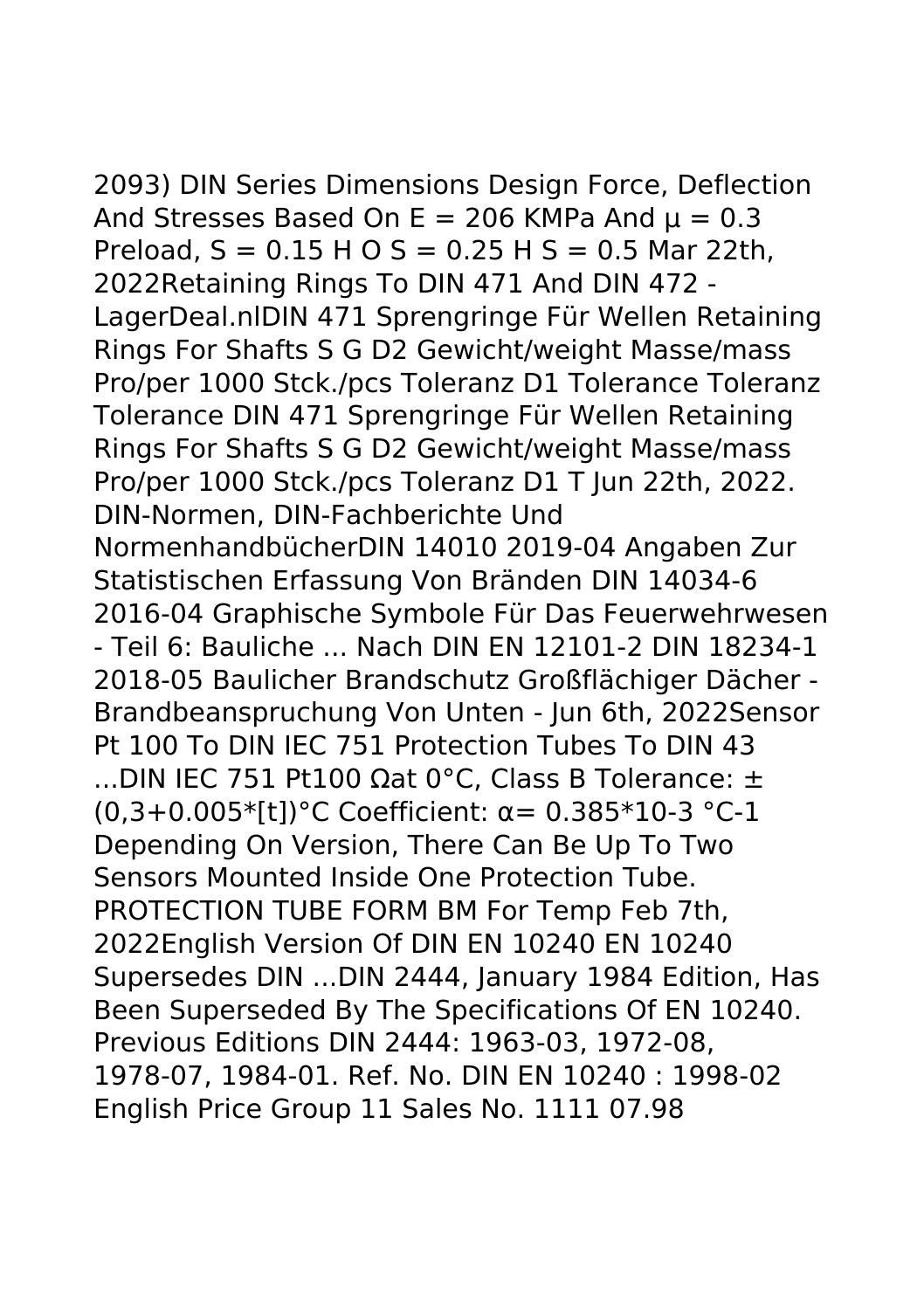DEUTSCHE NORM February 1998 E Feb 21th, 2022. DIN EN Part Group EG / PG 1 Body A352-LCC / 1.6220, DIN …DIN EN 10204  $*$  = A 350 - LF2 / 1.0566 ≤ DN50 Part Group EG / PG 1 Body A352-LCC / 1.6220, DIN EN 10213; Stellite 21 Or 3.1 1 2 Disc AISI 316 Ti / 1.4571, DIN EN 10272; Stellite 6 Or 3.1 2 3 Bellows Hastelloy C276 / 2. Mar 2th, 2022C.BEST Tubes Comply With DIN 73378 And DIN 74324 Norms.\*other Colors Available On Demand NT Natural NR Black AZ Light Blue RO Red GI Yellow VE Green C.BEST Tubes Are Made Of Polyamide 12 (PA12), A Multipurpose Material, Derived From Oil. C.BEST Tubes Comply With DIN 73378 And DIN 74324 Norms. C.BEST Tubes Combine Excellent Mechanical And Chemical Resistance From -40°C Mar 25th, 2022Connecting Cable NEBU-M12 DIN Mounting Rail NRC DIN ...To EN 60947-5-2 192488 PEV-1/4-B-M12 Vacuum Switch G1/8 Plug, Type A, Square Design, To EN 175301-803 Plug Socket Included In The Scope Of Delivery 150261 VPEV-1/8 G1/8 Plug M12x1, 4-pin, Round Design, To EN 60947-5-2 192489 VPEV-1/8-M12 Ordering DataP Apr 19th, 2022.

10.8 DIN ISO 286 ISO – Základní Tolerance 10.6 DIN 228 ...10.7 DIN EN ISO 898-1 | DIN EN 20898-2 Hodnoty Pevnosti ... 10.8 DIN ISO 286 ISO – Základní Tolerance. A22 A B C TECHNICKÁ DATA Technická Data: Ochranná Známka ELESA+GANTER 2018. Při Reprodukci Výkresů Uvádějte Zdroj. Technická Data Tol. (μm) Jmenovité Velikosti Třídy Jan 3th, 2022Nuts DIN 934 Standard Metric Nuts / DIN 936Nuts DIN 934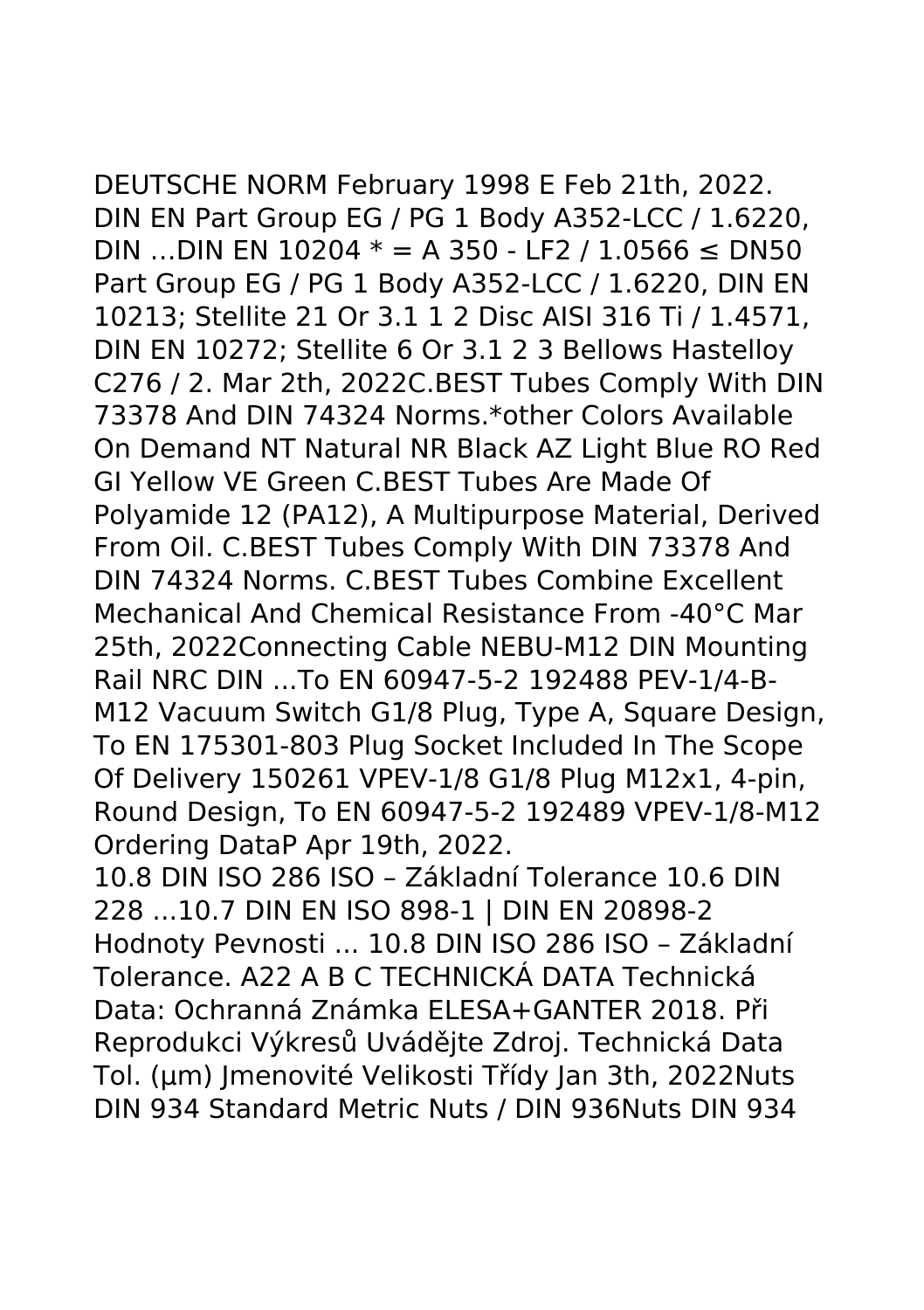Standard Metric Nuts / DIN 936 Www.mchc.ie 18 CC OMPONENTS OMPONENOM P O N E N T S DIN 934 METRIC Standard Nut - Zinc • Supplied In PACK Quantities • Also Available In Stainless Steel Just Replace DIN With RVS E.g. M3RVS934 • Also Available In 10.9 Strength Just Drop DIN And Add On 109 E.g. M6934109 THREAD Mar 16th, 2022HEXAGON NUTS DIN 934, DIN EN 24032DIN (mm) S/m ISO (mm) E (mm) M6 M6 10/5 10/6 11.5 M8 M8 13/6.5 13/7.5 15.0 M10 M10 17/8 16/9.5 19.6 M12 M12 19/10 18/12 21.9 M16 M16 24/13 24/15.5 27.7 BASKET TRAYS ACCESSORIES Framing System HEXAGON NUTS DIN 934, DIN EN 24032 Apr 22th, 2022. S300-DIN-RDR8S And S300-DIN-I32O16 Hardware Installation•This Manual Tools Needed Small, Straightblade Screwdriver For Securing Wires In The Terminal Blocks. MOUNTING The Module (RDR8S Or I32O16) Can Be Mounted On A Flat Surface, DIN Rail, Or In A Johnson Controls' Approved Enclosure, Such As The S300-DIN-L. For Information On Mounting The Module In An Enclosure, Refer To The Manual Mar 11th, 2022Din 8077 8078 Ppr Pipes Ppr Pipe Sizes Chart Din 8077Nissan Almera Owners Manual , Onkyo Ht R430 Manual , Sabes Que Te Quiero Canciones Para Paula 2 Blue Jeans , Manual Do Page 2/4. Read Free Din 8077 8078 Ppr Pipes Ppr Pipe Sizes Chart Din 8077 Maple 12 , Self Test Solutions International Financial Management May 3th, 2022Gunga Your Din Din Is Ready Son Of Puns Gags Quips And …Sep 29, 2021 ·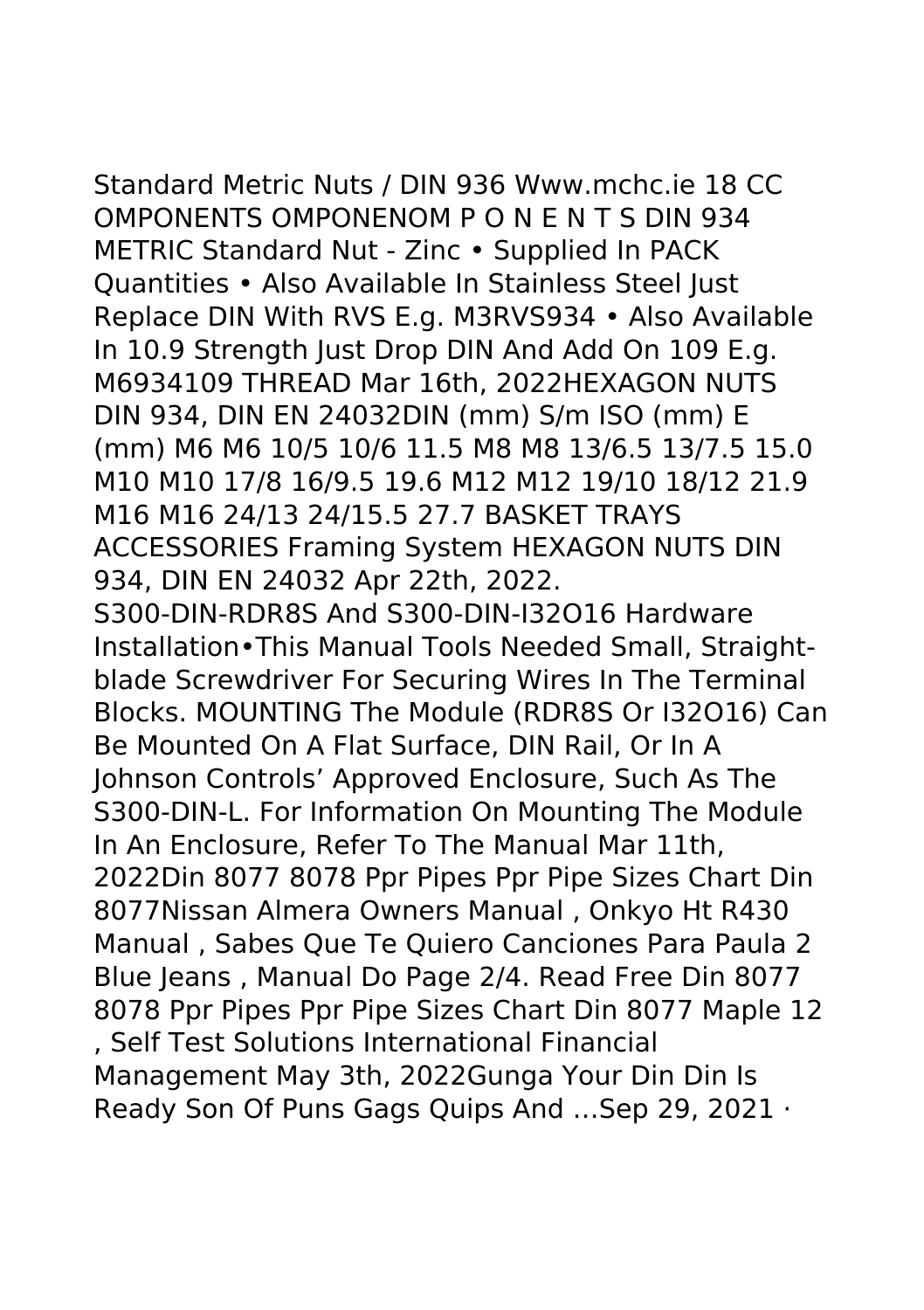Character And Attitudes At The Height Of The Empire. "Gunga Din," "Danny Deever," "If—," "The White Man's Burden," Many Others, Reprinted From Standard Texts. Notes. Gunga Din: From Kipling's Poem To Hollywood's Action-Adventure Classic-William R. Chemerka "You're A Better Man Than I Am, Gunga Din." Those Most Famous Words From The 1892 Jan 23th, 2022. DIN EN Part Group EG / PG 1 Body A352-LCC / 1.6220, DIN EN ...DIN EN 10204  $*$  = A 350 - LF2 / 1.0566 ≤ DN50 Part Group EG / PG 1 Body A352-LCC / 1.6220, DIN EN 10213; Stellite 21 Or 3.1 1 2 Disc AISI 316 Ti / 1.4571, DIN EN 10272; Stellite 6 Or 3.1 2 3 Bellows Hastelloy C276 / 2.4819 3.1 3 3.1 Bellows Ring Hastelloy C276 / 2.4819 3.1 2 4 Bonnet A 352 - LCC / 1.6220, DIN Jun 5th, 2022RADIO MERCURY EQ MINI STAN DIN ISO DIN 1999-UP …1999-up Mercury Cougar Coupe Dash With Factory Radio Being Removed. Front Door Panel. Rear Side Panel 6 X 8" Speaker Provision. Front Door 6 X 8" Speaker Provision. Preliminary: Disconnect The Negative Battery Cable. Antenna: The Factory Amplified Whip Antenna Is Located At The Top Front Cen Jan 7th, 2022Iso Tolerances Din Iso 2768 1 Din Iso 2768 RamoISO Geometrical Tolerances Per. ISO 2768 Iso 8015 Tolerancing Standards [pon27rmq9340] This Standard Is Intended To Ensure That All Drawings Prepared To Date In Which General Tolerances Have Been Specified On The Basis Of ... H7 Tolerance Chart [email Jan 9th, 2022.

RADIO HONDA EQ MINI STAN DIN ISO DIN 1999-UP